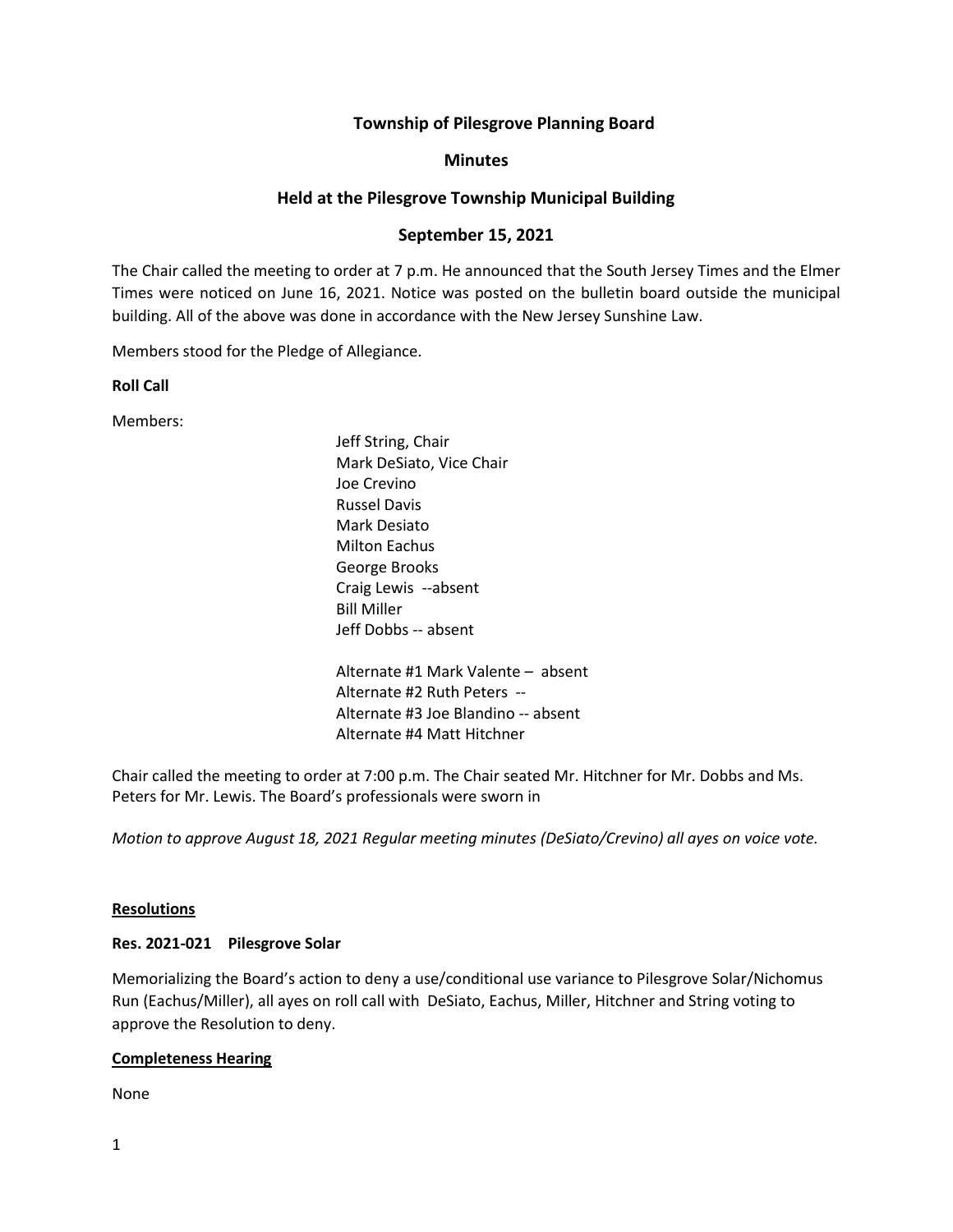#### **PUBLIC HEARING**

#### **2021-013 Rich Warner,** minor subdivision, B 22 Lots 3 and 7

Attorney Michael Floyd submitted two exhibits (A1 is an aerial of the property and surrounding lands. A2 is the minor subdivision plan; no revisions). No exceptions are taken with the comments in the board professionals reports. The Solicitor swore in Rich Warner and engineer Joe Mancini. Mr. Warner explained his role as the court-appointed agent to resolve the estate and clear debts. He described the lot and the proposed subdivisions, existing dwellings and accessory structures. He described pre-existing conditions and the variances requested for an existing building. No new buildings are proposed. He described the positive and negative criteria. He said anyone driving by the property would not know the subdivisions took place. The property is farmland preserved and the use will continue as agriculture. The SADC has approved the plan.

The Engineer reviewed his report of August 18. All requested changes have been agreed to.

*Motion to open to the public (Crevino/DeSiato) all ayes on voice vote. There was no comment. Motion to close to the public (DeSiato/Eachus) all ayes on voice vote.*

Mr. Miller asked whether the Board should receive a copy of the SADC approval; he was advised that will be done. He also asked whether Oldmans Township requires a sign off. Mr. Floyd said no, because the changes do not affect the land in that township.

*Motion to approve the minor subdivision and subject to certain conditions (Crevino/DeSiato) all ayes on roll call.*

#### **2021-014 North Point,** use variance, Block 45, Lots 1 and 7

Mr. String stepped down. Mr. DeSiato assumed the chair. Mr. Crevino stepped down. Mr. DeSiato said no one is available to seat for Mr. Crevino.

The Solicitor swore in the North Point professionals: Christine Nazzaro Capone, planner; Larry Lapinski, engineer; Josh Sewald, civil engineer, and Corey Chase traffic engineer. Their credentials were accepted by the board.

The Solicitor said the notices are in order and the Board has jurisdiction.

The application is bifurcated, and tonight's application is only for the height variance of the one building.

Jeffrey Chang, attorney, reviewed the application and described the property, which is currently an operating sod farm in the PLI zone.

Mr. Sewald said the intention is to develop the site as an industrial park, and the application is for the height variance for one of the buildings to be located the furthest from the road way. He explained the trend toward high warehousing; the 122 feet is not an arbitrary numbers, but in line with new construction. He said the height is less intrusive when viewed from the highway and the use of the PLI zone is consistent with the Township's master plan.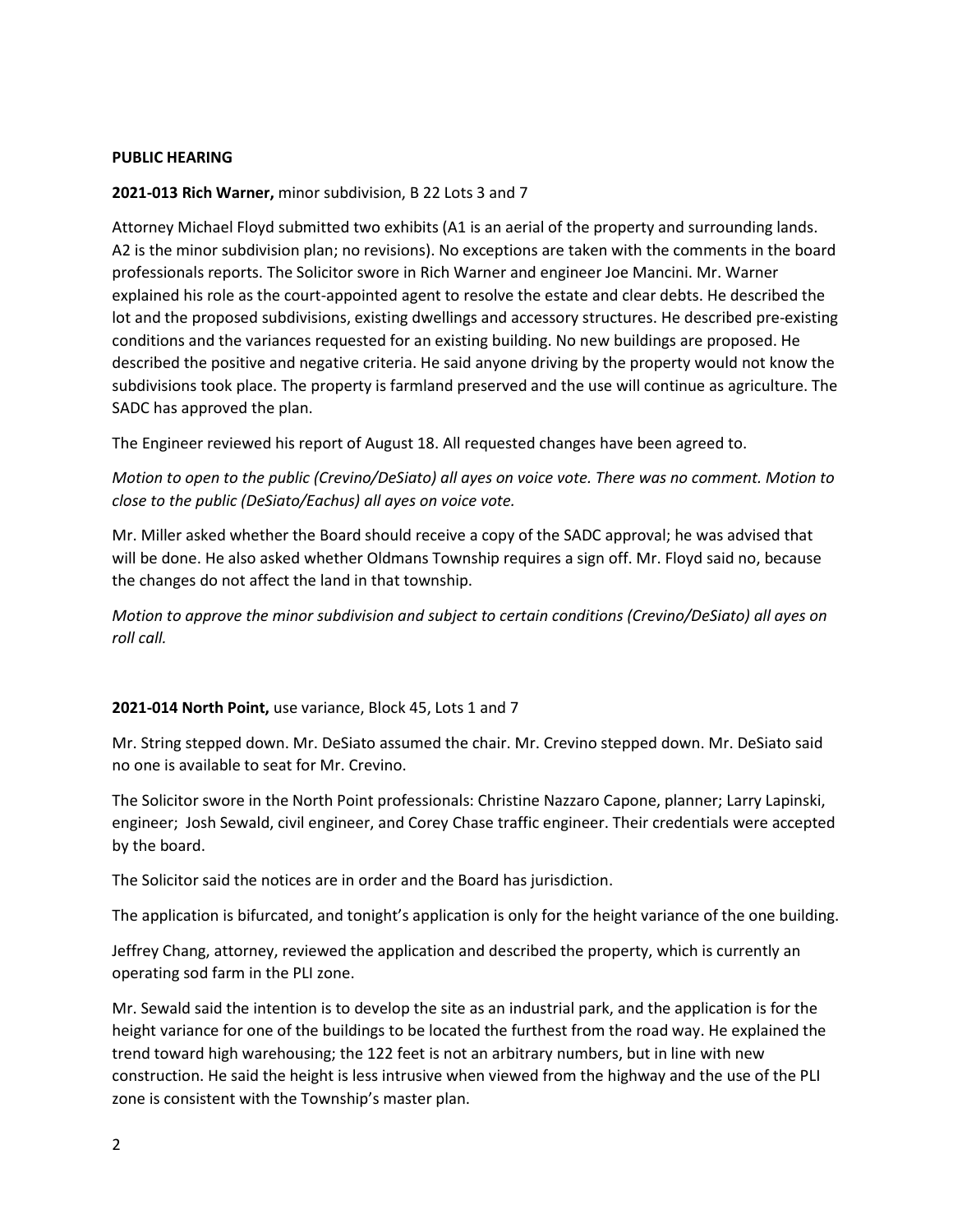He said the only variance requested on the 442 acre parcel at highway 40 and Auburn Road is for the building height. The applicant's engineer described in detail the planned construction as depicted in mapping. The reason for placing the 122 foot building at the back of the property was in response to community input. He described elevations – and the highest point on the site is at Route 40 and drops at the back where the building is proposed.

Mr. Hitchner had to leave approximately 7:30. The applicant preferred to continue with six members.

Footprint of all of the buildings depicted on the map equal 4.6 million sqf. Four buildings are to be built on spec, designed for traditional warehousing will take place with respect to docking and loading/unloading in buildings within the height ordinance. The 122-foot facility would be only the second in the country, custom-designed for cold storage, and serve a fortune 50 firm. The height design is specific to cold storage, and products would be handled by cranes for energy and operational efficiency. He further discussed elevations and scale. He described the cooling dynamics related to height. The building has different heights over multi levels. The docking area is about 40 feet; the cold storage is 83 feet; the penthouse vacs take the structure to 106 feet; the lightning rods take it to 116 feet.

## At 7:50 Mr. Hitchner returned.

Mr. Sewald said there are many approvals on the state level that the applicant needs to secure. They have tried to comply with all of the bulk standards of the township's PLI zone. The plan is below allowable impervious cover and complies with setbacks.

The applicant opted to provide Mr. Hitchner with a summary of the testimony that took place while he was out. Mr. Sewald reviewed the information. Mr. Miller asked if Board members can visualize the height and whether the applicant could do a balloon test to show how high 122 feet is.

Mr. Sewald said he believes it would not be possible to see the building from the trees on the String farm. There are also natural buffers. The closest structure is 3100 feet away. It was estimated the Amazon building in the County is about 60 feet tall. Solar panels are not contemplated at this point.

Mr. Sewald said a package treatment plant will be on the property and preliminary approvals have been requested. Fire suppression will high tech. That information will be presented during the site plan approval.

Ms. Nazarro Capone said the zone contemplated this use in the PLI, so height is the only item for discussion. She discussed positive and negative criteria. She cited the township Master Plan, which recognizes increased on line purchasing generating modern warehousing needs. She said scaling is relevant to the Board's decision – nearest neighbors, size of parcel, frontage, building location, scaling, and site elevation. In reviewing the township's height ordinances, she said it would allow a hotel (with roof vacs etc) at nearly 80 feet closer to Route 40. Wind structures could be as high as 140 feet, yet on a smaller parcel of land. Taking everything into consideration, in her opinion there is not substantial detriment in granting this one single variance.

In answer to a board question, Mr. Sewald explained the sloping grades with respect to height and topography. The planner said the testimony tonight is site specific, specifically for this building, not for future buildings.